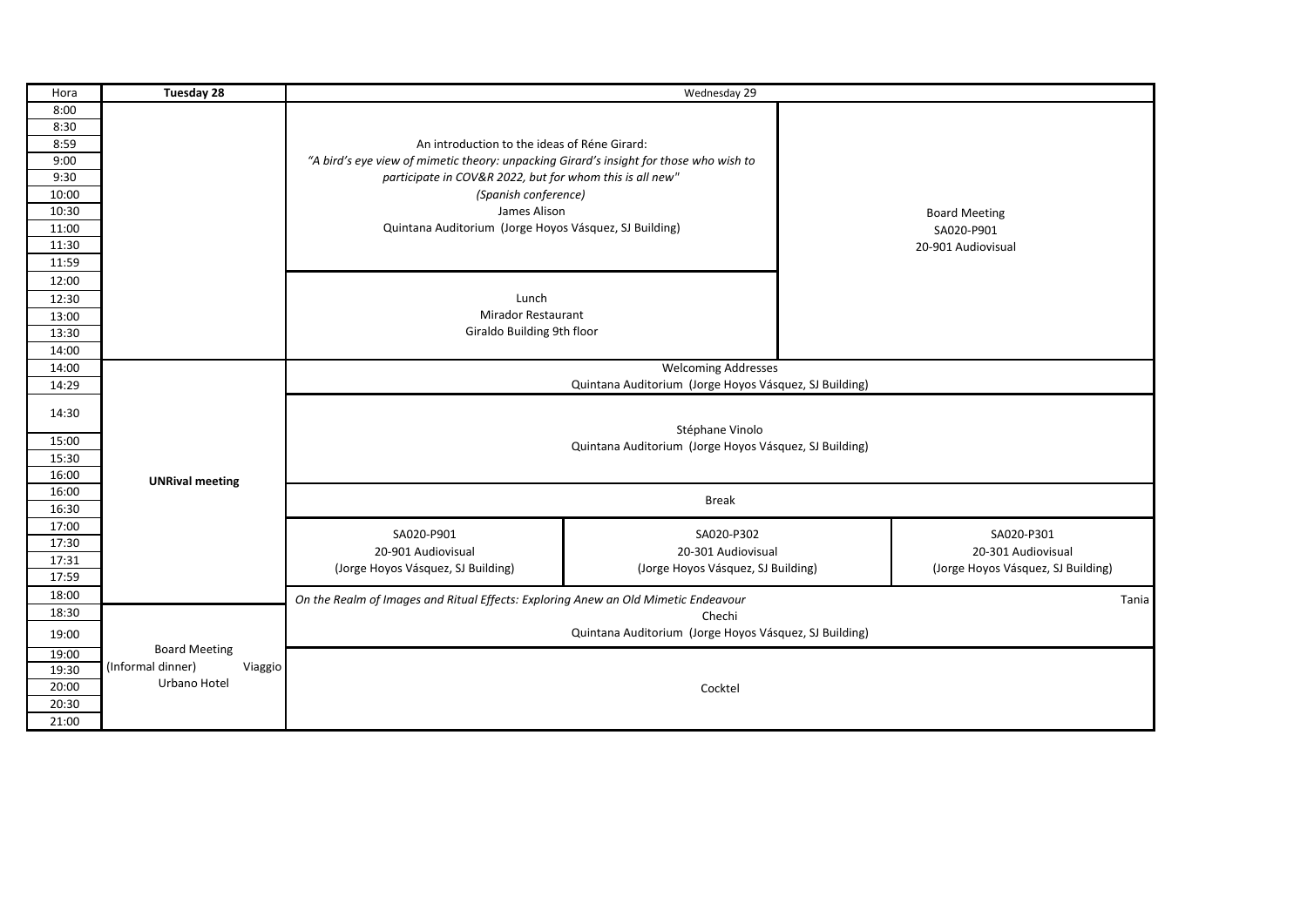| Hora           | Thursday 30                                                                       |                                                                                             |                                                             |  |  |  |  |
|----------------|-----------------------------------------------------------------------------------|---------------------------------------------------------------------------------------------|-------------------------------------------------------------|--|--|--|--|
| 8:00           |                                                                                   | The resistances of the subalterns as a challenge to rethink violence and the mimetic crisis |                                                             |  |  |  |  |
| 8:30           | Carlos Mendoza-Álvarez                                                            |                                                                                             |                                                             |  |  |  |  |
| 9:00           | Quintana Auditorium (Jorge Hoyos Vásquez, SJ Building)                            |                                                                                             |                                                             |  |  |  |  |
| 9:00           | Breaking the circles of violence through the contextual reading of Jn 7:53 - 8:11 |                                                                                             |                                                             |  |  |  |  |
| 9:30           | Edgar Lopez                                                                       |                                                                                             |                                                             |  |  |  |  |
| 10:00          | Quintana Auditorium (Jorge Hoyos Vásquez, SJ Building)                            |                                                                                             |                                                             |  |  |  |  |
| 10:00          | <b>Break</b>                                                                      |                                                                                             |                                                             |  |  |  |  |
| 10:30          |                                                                                   |                                                                                             |                                                             |  |  |  |  |
| 10:30          | SA020-P901                                                                        | SA020-P302                                                                                  | SA020-P301                                                  |  |  |  |  |
| 11:00          | 20-901 Audiovisual                                                                | 20-301 Audiovisual                                                                          | 20-301 Audiovisual                                          |  |  |  |  |
| 11:30          | (Jorge Hoyos Vásquez, SJ Building)                                                | (Jorge Hoyos Vásquez, SJ Building)                                                          | (Jorge Hoyos Vásquez, SJ Building)                          |  |  |  |  |
| 12:00          |                                                                                   |                                                                                             |                                                             |  |  |  |  |
| 12:00          |                                                                                   |                                                                                             |                                                             |  |  |  |  |
| 12:30<br>13:00 | Lunch<br><b>Mirador Restaurant</b>                                                |                                                                                             |                                                             |  |  |  |  |
| 13:30          | Giraldo Building 9th floor                                                        |                                                                                             |                                                             |  |  |  |  |
| 14:00          |                                                                                   |                                                                                             |                                                             |  |  |  |  |
| 14:00          |                                                                                   |                                                                                             |                                                             |  |  |  |  |
| 14:30          | James Alison                                                                      |                                                                                             |                                                             |  |  |  |  |
| 15:00          | Quintana Auditorium (Jorge Hoyos Vásquez, SJ Building)                            |                                                                                             |                                                             |  |  |  |  |
| 15:00          |                                                                                   |                                                                                             |                                                             |  |  |  |  |
| 15:30          |                                                                                   | <b>Break</b>                                                                                |                                                             |  |  |  |  |
| 15:30          |                                                                                   |                                                                                             |                                                             |  |  |  |  |
| 16:00          | SA020-P901<br>20-901 Audiovisual                                                  | SA020-P302<br>20-301 Audiovisual                                                            | SA020-P301                                                  |  |  |  |  |
| 16:30          | (Jorge Hoyos Vásquez, SJ Building)                                                | (Jorge Hoyos Vásquez, SJ Building)                                                          | 20-301 Audiovisual<br>(Jorge<br>Hoyos Vásquez, SJ Building) |  |  |  |  |
| 17:00          |                                                                                   |                                                                                             |                                                             |  |  |  |  |
| 17:00          |                                                                                   | <b>Break</b>                                                                                |                                                             |  |  |  |  |
| 17:30          |                                                                                   |                                                                                             |                                                             |  |  |  |  |
| 18:00          |                                                                                   | Petra Steinmair-Pösel                                                                       |                                                             |  |  |  |  |
| 18:30          |                                                                                   | Quintana Auditorium (Jorge Hoyos Vásquez, SJ Building)                                      |                                                             |  |  |  |  |
| 18:59          |                                                                                   |                                                                                             |                                                             |  |  |  |  |
| 19:00          |                                                                                   |                                                                                             |                                                             |  |  |  |  |
| 19:30          |                                                                                   |                                                                                             |                                                             |  |  |  |  |
| 20:00          |                                                                                   | Film: Y Dios se hizo mujer - Forum                                                          |                                                             |  |  |  |  |
| 20:30          |                                                                                   |                                                                                             |                                                             |  |  |  |  |
| 21:00          |                                                                                   |                                                                                             |                                                             |  |  |  |  |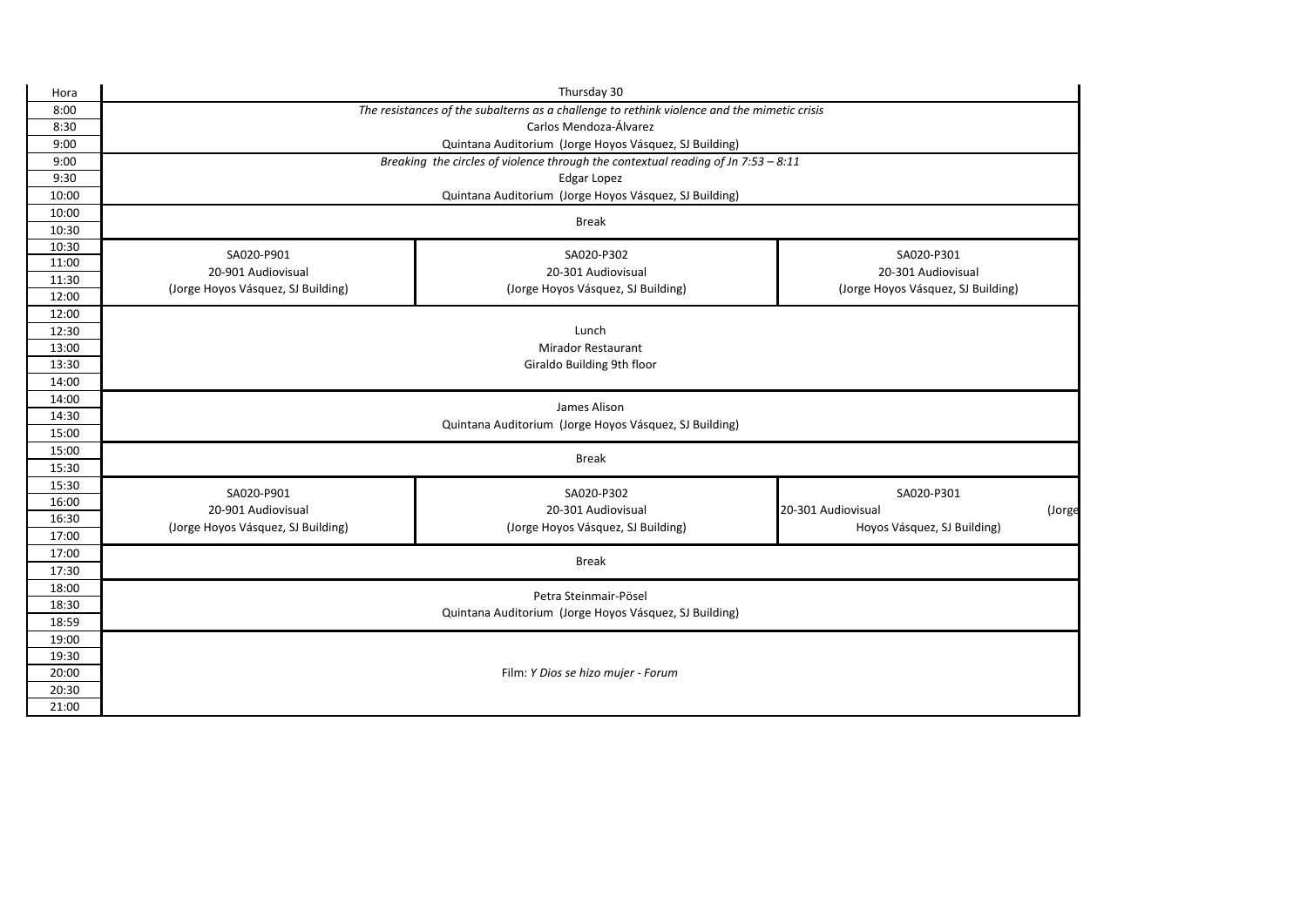| Hora  | Friday 1                                                                    |                                    |                                    |        |  |  |  |
|-------|-----------------------------------------------------------------------------|------------------------------------|------------------------------------|--------|--|--|--|
| 8:00  |                                                                             |                                    |                                    |        |  |  |  |
| 8:30  | James Kraplf                                                                |                                    |                                    |        |  |  |  |
| 8:59  | Quintana Auditorium (Jorge Hoyos Vásquez, SJ Building)                      |                                    |                                    |        |  |  |  |
| 9:00  | Oscar Saldarriaga<br>Quintana Auditorium (Jorge Hoyos Vásquez, SJ Building) |                                    |                                    |        |  |  |  |
| 9:30  |                                                                             |                                    |                                    |        |  |  |  |
| 10:00 |                                                                             |                                    |                                    |        |  |  |  |
| 10:30 | <b>Break</b>                                                                |                                    |                                    |        |  |  |  |
| 11:00 | SA020-P901                                                                  | SA020-P302                         | SA020-P301                         |        |  |  |  |
| 11:30 | 20-901 Audiovisual                                                          | 20-301 Audiovisual                 | 20-301 Audiovisual                 |        |  |  |  |
| 12:00 | (Jorge Hoyos Vásquez, SJ Building)                                          | (Jorge Hoyos Vásquez, SJ Building) | (Jorge Hoyos Vásquez, SJ Building) |        |  |  |  |
| 12:30 |                                                                             |                                    |                                    |        |  |  |  |
| 13:00 |                                                                             | Lunch                              |                                    |        |  |  |  |
| 13:30 |                                                                             | <b>Mirador Restaurant</b>          |                                    |        |  |  |  |
| 14:00 |                                                                             | Giraldo Building 9th floor         |                                    |        |  |  |  |
| 14:30 | SA020-P901                                                                  | SA020-P302                         | SA020-P301                         |        |  |  |  |
| 15:00 | 20-901 Audiovisual                                                          | 20-301 Audiovisual                 | 20-301 Audiovisual                 | (Jorge |  |  |  |
| 15:30 | (Jorge Hoyos Vásquez, SJ Building)                                          | (Jorge Hoyos Vásquez, SJ Building) | Hoyos Vásquez, SJ Building)        |        |  |  |  |
| 16:00 |                                                                             |                                    |                                    |        |  |  |  |
| 16:30 | <b>Break</b>                                                                |                                    |                                    |        |  |  |  |
| 17:00 | SA020-P901                                                                  | SA020-P302                         | SA020-P301                         |        |  |  |  |
| 17:30 | 20-901 Audiovisual                                                          | 20-301 Audiovisual                 | 20-301 Audiovisual                 | (Jorge |  |  |  |
| 17:31 | (Jorge Hoyos Vásquez, SJ Building)                                          | (Jorge Hoyos Vásquez, SJ Building) | Hoyos Vásquez, SJ Building)        |        |  |  |  |
| 17:59 |                                                                             |                                    |                                    |        |  |  |  |
| 18:00 |                                                                             | <b>Unrival Conference:</b>         |                                    |        |  |  |  |
| 18:30 |                                                                             | Peace as a transforming force      |                                    |        |  |  |  |
| 19:00 | Vera Grabe                                                                  |                                    |                                    |        |  |  |  |
|       | Quintana Auditorium (Jorge Hoyos Vásquez, SJ Building)                      |                                    |                                    |        |  |  |  |
| 19:30 |                                                                             |                                    |                                    |        |  |  |  |
| 20:00 |                                                                             | Cocktail                           |                                    |        |  |  |  |
| 20:30 |                                                                             |                                    |                                    |        |  |  |  |
| 21:00 |                                                                             |                                    |                                    |        |  |  |  |